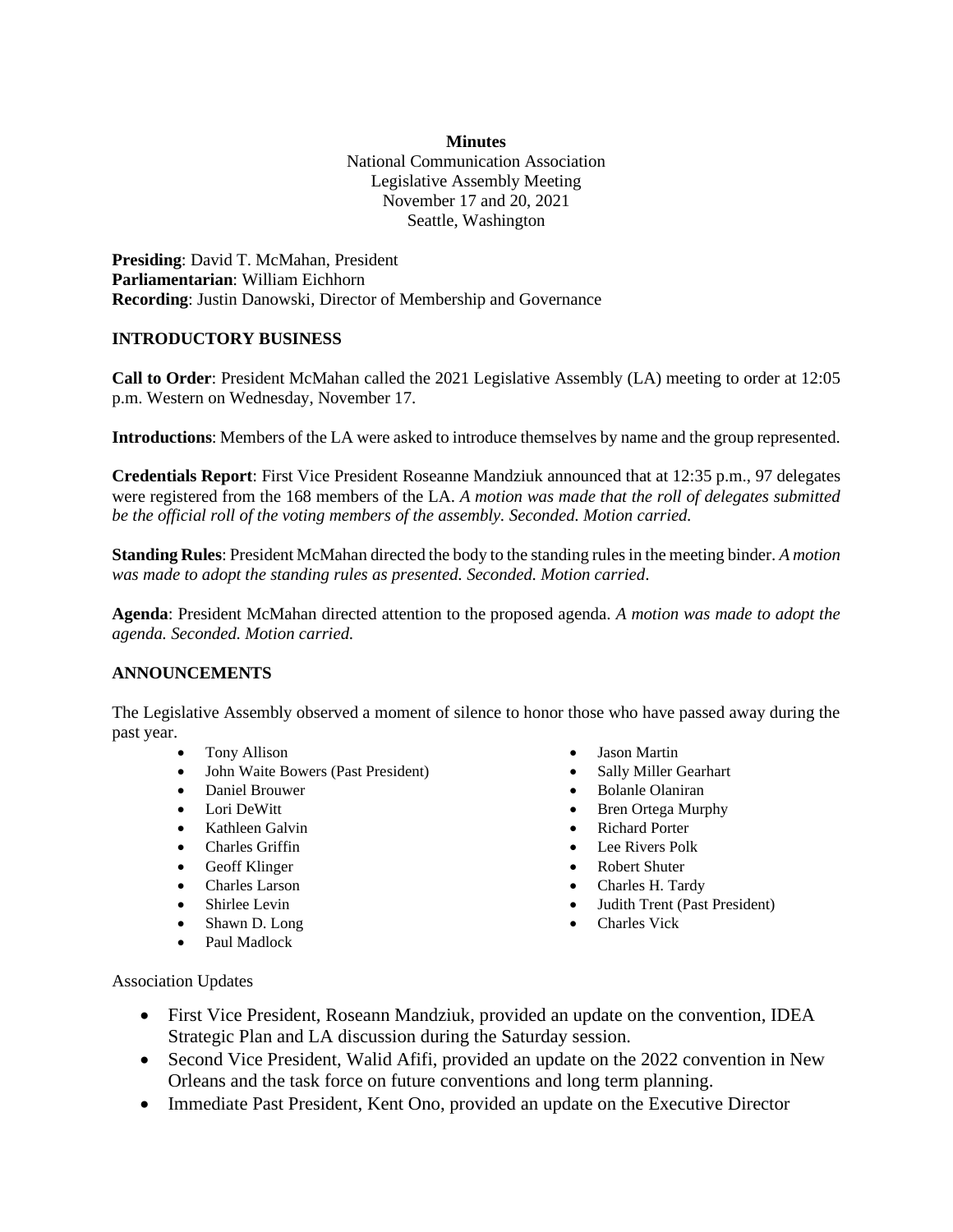search and the Anti-Asian Violence programs.

- Publications Council Chair, Kevin Barge, provided an update on the work of the Publications Council.
- Research Council Chair, Charles Morris, provided an update on the work of the Research Council.
- Teaching and Learning Council, Vinita Agarwal, provided an update on the work of the Teaching and Learning Council.
- IDEA Council Chair and Co-Chair of the IDEA Strategic Plan Task Force, Rachel Griffin, provided an update on the IDEA Council and the IDEA Strategic Plan Task Force.
- Co-Chair of the IDEA Strategic Plan Task Force, Ashley Mack, provided an update on the current plan and timeline for submission of the IDEA Strategic Plan to the Executive Committee and Legislative Assembly.

McMahan thanked the Executive Director Search Committee for their work. McMahan officially recognized Dr. Shari Miles-Cohen as NCA Executive Director.

# **BUSINESS ITEMS**

**Nominations for the 2022 Leadership Development Committee:** The LA was asked for nominations for two positions on the 2022 LDC for a two-year term. Nominees: David Rhea, Iccha Basnyat, and Ali Na.

Candidates spoke in front of the LA. Ballots were submitted. The Parliamentarian collected the ballots. Results will be announced at the end of the meeting.

**Financial Reports**: President McMahan introduced Finance Committee Chair Jeanetta Sims to present the financial reports. Sims updated the LA on the association's financial status from 2020 audit report, and the 2022 proposed calendar year budget. *A motion was made by the Finance Committee to adopt the 2022 budget*. *Discussion ensued. Motion carried*.

# Recess for 10 minutes

McMahan introduced Dr. Shari Miles-Cohen, Executive Director of NCA. Miles-Cohen introduced themself to the LA and announced their start date on January 3, 2022.

**New Journal Proposal –** *Communication and Race*: McMahan recognized Publications Council Chair, J. Kevin Barge. Barge provided a review of the process of proposing a new NCA journal and a rationale for its creation. *A motion was made to approve the proposed journal Communication and Race. Seconded. Discussion ensued. Motion carried.* 

**New Council Proposal – Mentorship and Leadership Council:** McMahan recognized Ono and Mandziuk. Ono provided a review of the process of proposing a new NCA council. Mandziuk provided a rationale for the proposed council. *A motion was made to approve the formation of the Mentorship and Leadership Council. Seconded. Motion carried.* 

# **Proposed Interest Groups**

**Caribbean Communication Caucus:** McMahan recognized proposal submitter, Maggie Williams. Williams provided a background and rationale for the formation of the Caribbean Communication Caucus. *A motion was made to approve the formation of the Caribbean Communication Caucus. Seconded. Discussion ensued. Motion carried.*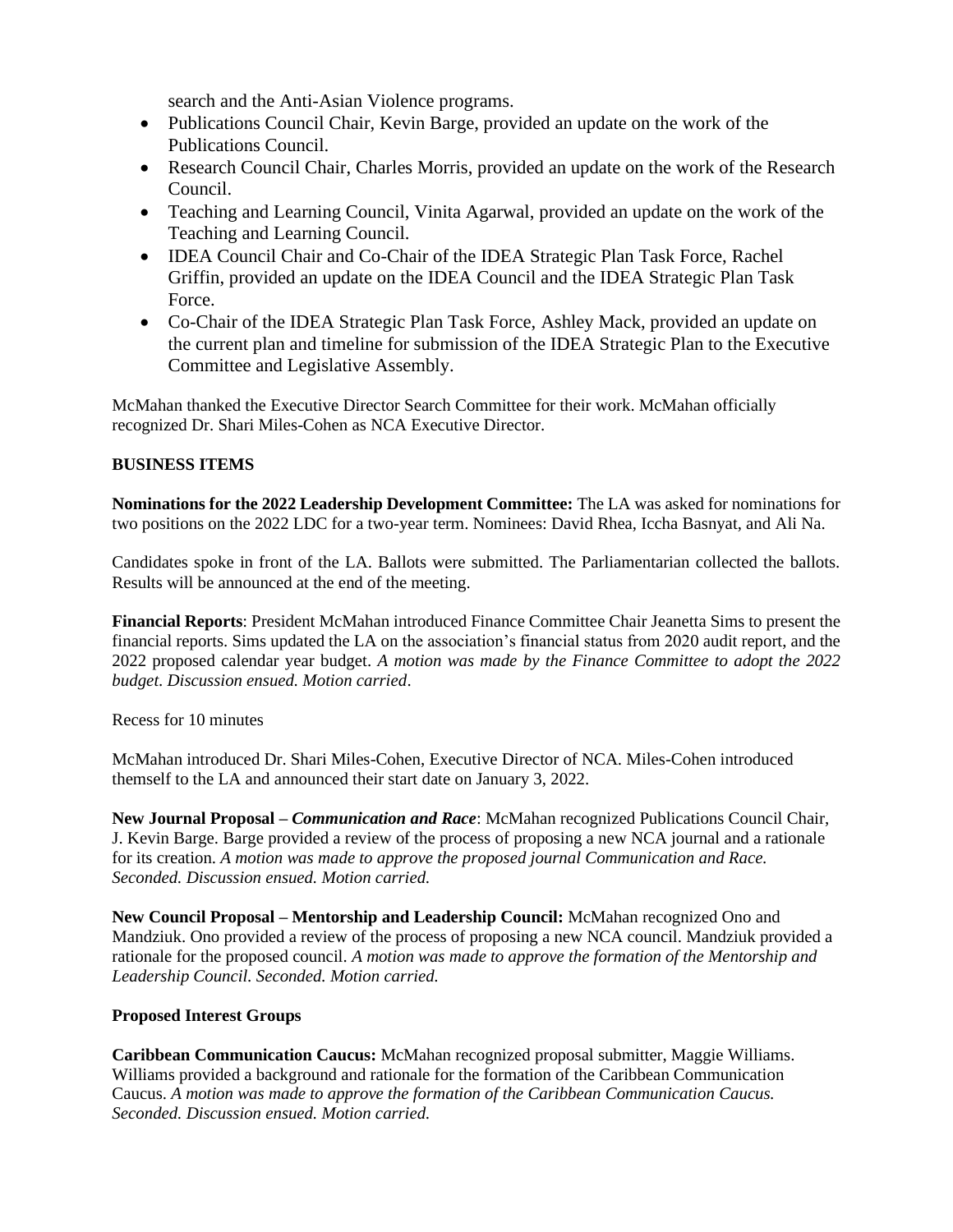**South West Asian/North African, Middle East Caucus**: McMahan recognized proposal submitter, Afifi. Afifi provided background and rationale for the formation of the SWANA Caucus. *A motion was made to approve the formation of the SWANA Caucus. Seconded. Discussion ensued. Motion carried.*

**Affiliate Approval:** McMahan introduced the applications for two proposed affiliates.

- Comics Studies Society
- The Institute for General Semantics

*A motion was made to approve the two affiliates. Seconded. Discussion ensued. Motion carried.* 

## **Nominating Committee Report.**

McMahan provided a report on behalf of the Nominating Committee. Second Vice President candidate, Marnel Niles Goins of Marymount University provided a brief statement to the LA.

## **ANNOUNCEMENTS**

McMahan recognized Mandziuk who provided an update on upcoming convention proceedings.

## ADJOURNMENT

With no further business, McMahan adjourned the meeting at 2:40 p.m. The LA will reconvene on Saturday at  $8a \, \text{m}$ 

## **SATURDAY SESSION November 20, 2021**

## **INTRODUCTORY BUSINESS**

**Call to Order**: President McMahan called the 2021 Legislative Assembly (LA) meeting to order at 8:10 a.m. Western on Saturday, November 18.

**Credentials Report**: McMahan recognized Mandziuk to give the credentials report. Mandziuk announced that at 8:15 a.m., 88 delegates were registered from the 168 members of the LA. *A motion was made that the roll of delegates submitted be the official roll of the voting members of the assembly. Seconded. Motion carried.* 

**Standing Rules**: President McMahan reminded the body of the standing rules in the meeting binder.

## **BUSINESS ITEMS**

**Announcement of LA representatives to the Leadership Development Committee:** McMahan provided results of the Wednesday LA election of LDC candidates. The following individuals were elected by the LA to the LDC: Ali Na and David Rhea.

**2021 Leadership Development Committee Report**: McMahan recognized Leadership Development Committee Chair, Ono. Ono announced the slate of candidates nominated by the committee.